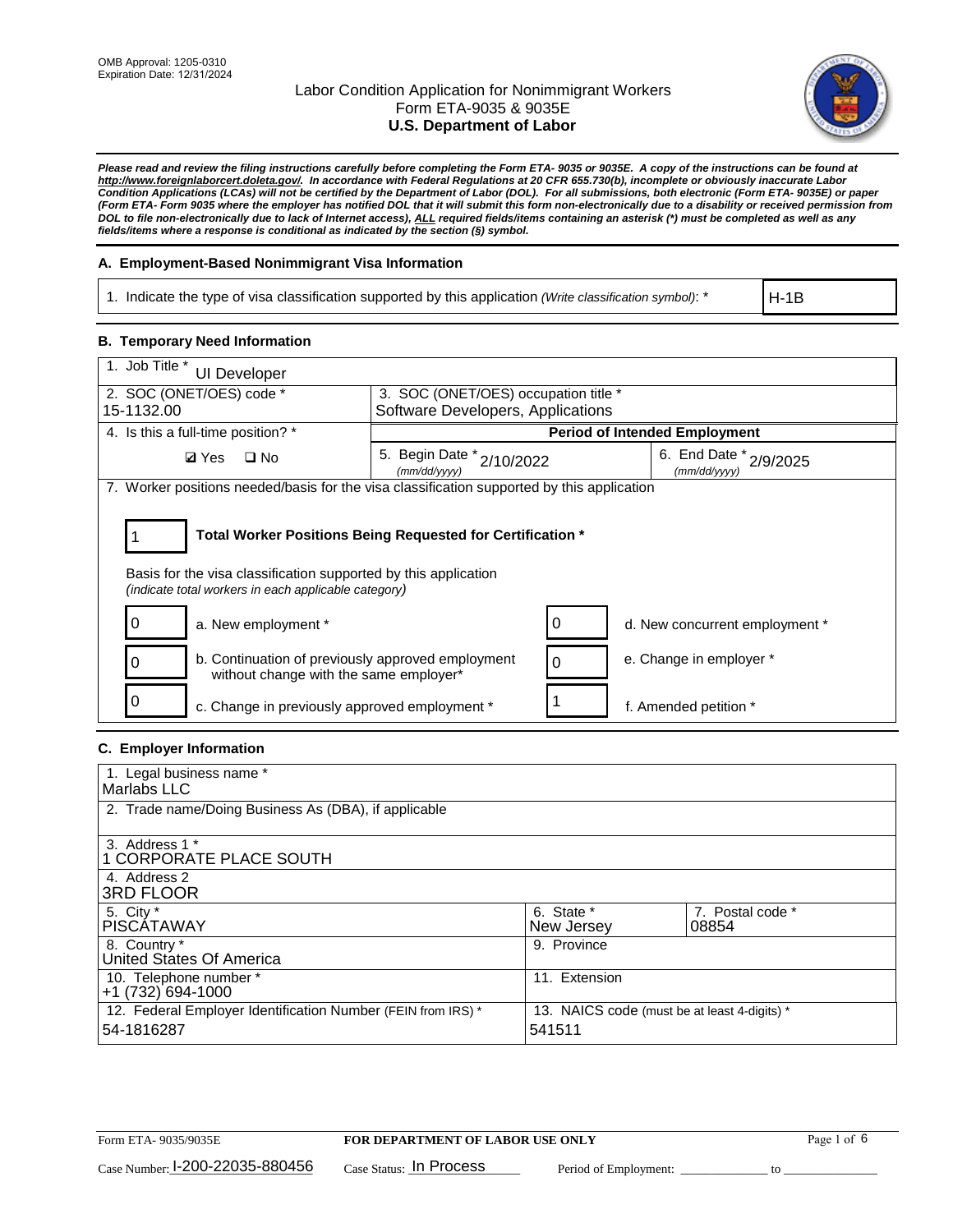

### **D. Employer Point of Contact Information**

**Important Note**: The information contained in this Section must be that of an employee of the employer who is authorized to act on behalf of the employer in labor certification matters. The information in this Section must be different from the agent or attorney information listed in Section E, unless the attorney is an employee of the employer.

| 1. Contact's last (family) name *               | 2. First (given) name * |                          | 3. Middle name(s)         |
|-------------------------------------------------|-------------------------|--------------------------|---------------------------|
| Vidyadharan                                     | Sanjay                  |                          |                           |
| 4. Contact's job title *<br>Chief Legal Officer |                         |                          |                           |
| 5. Address 1 *<br>1 CORPORATE PLACE SOUTH       |                         |                          |                           |
| 6. Address 2<br><b>3RD FLOOR</b>                |                         |                          |                           |
| 7. City *<br><b>PISCÁTAWAY</b>                  |                         | 8. State *<br>New Jersey | 9. Postal code *<br>08854 |
| 10. Country *<br>United States Of America       |                         | 11. Province             |                           |
| 12. Telephone number *                          | 13. Extension           | 14. E-Mail address       |                           |
| +1 (732) 694-1000                               | 1600                    | sanjay@marlabs.com       |                           |

## **E. Attorney or Agent Information (If applicable)**

**Important Note**: The employer authorizes the attorney or agent identified in this section to act on its behalf in connection with the filing of this application.

| 1. Is the employer represented by an attorney or agent in the filing of this application? *<br>If "Yes," complete the remainder of Section E below. |               | $\Box$ Yes                                   | <b>ØNo</b>                    |  |                                                      |  |
|-----------------------------------------------------------------------------------------------------------------------------------------------------|---------------|----------------------------------------------|-------------------------------|--|------------------------------------------------------|--|
| 2. Attorney or Agent's last (family) name §                                                                                                         |               | 3. First (given) name §<br>4. Middle name(s) |                               |  |                                                      |  |
| 5. Address 1 §                                                                                                                                      |               |                                              |                               |  |                                                      |  |
| 6. Address 2                                                                                                                                        |               |                                              |                               |  |                                                      |  |
| 7. City §                                                                                                                                           |               | 8. State §                                   |                               |  | 9. Postal code §                                     |  |
| 10. Country §                                                                                                                                       |               | 11. Province                                 |                               |  |                                                      |  |
| 12. Telephone number §                                                                                                                              | 13. Extension |                                              | 14. E-Mail address            |  |                                                      |  |
| 15. Law firm/Business name §                                                                                                                        |               |                                              | 16. Law firm/Business FEIN §  |  |                                                      |  |
| 17. State Bar number (only if attorney) §                                                                                                           |               |                                              | standing (only if attorney) § |  | 18. State of highest court where attorney is in good |  |
| 19. Name of the highest State court where attorney is in good standing (only if attorney) §                                                         |               |                                              |                               |  |                                                      |  |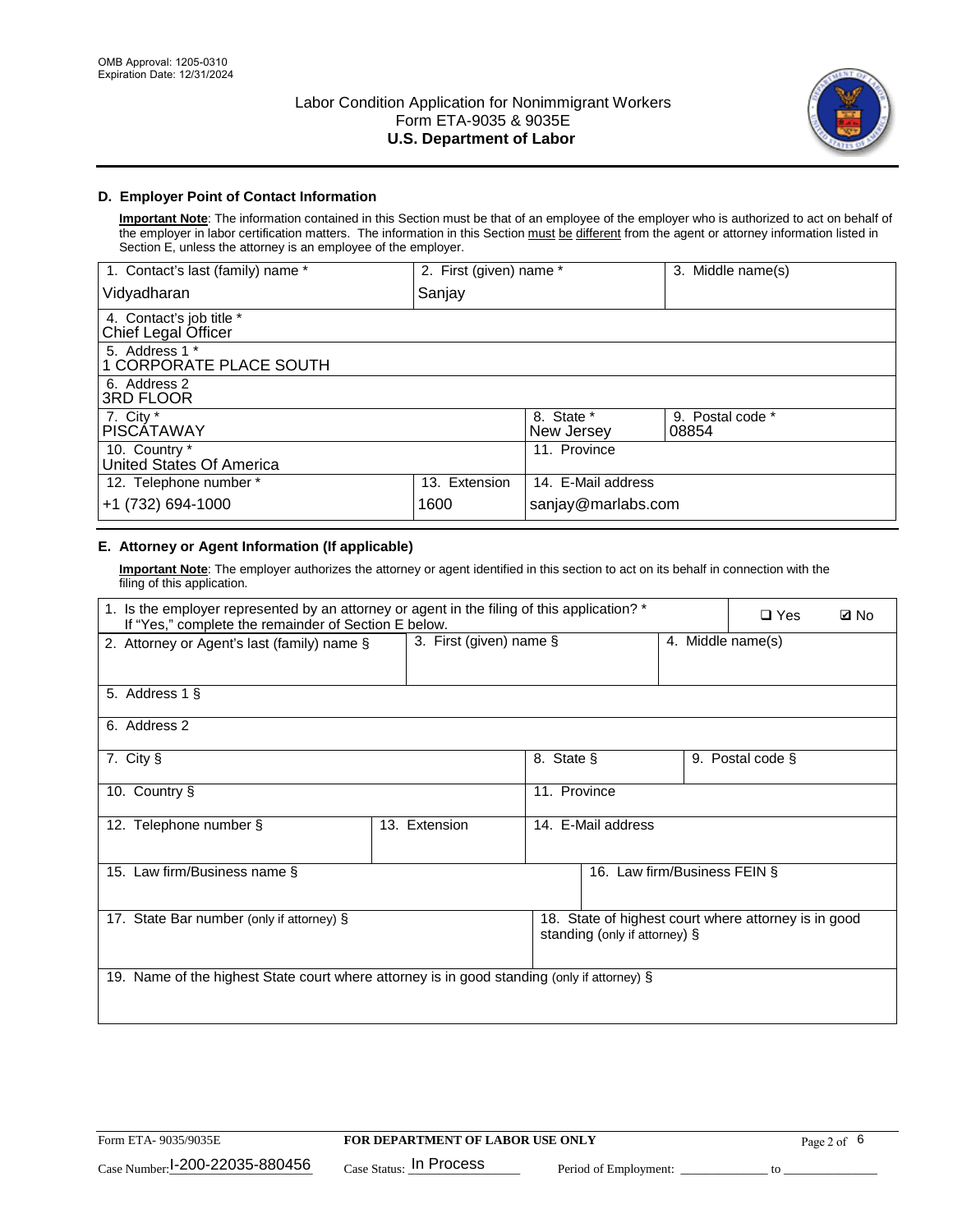

#### **F. Employment and Wage Information**

**Important Note**: The employer must define the intended place(s) of employment with as much geographic specificity as possible. Each intended place(s) of employment listed below must be the worksite or physical location where the work will actually be performed and cannot be a P.O. Box. The employer must identify all intended places of employment, including those of short duration, on the LCA. 20 CFR 655.730(c)(5). If the employer is submitting this form non-electronically and the work is expected to be performed in more than one location, an attachment must be submitted in order to complete this section. An employer has the option to use either a single Form ETA-9035/9035E or multiple forms to disclose all intended places of employment. If the employer has more than ten (10) intended places of employment at the time of filing this application, the employer must file as many additional LCAs as are necessary to list all intended places of employment. See the form instructions for further information about identifying all intended places of employment.

### a.*Place of Employment Information* 1

|                                                                              | 1. Enter the estimated number of workers that will perform work at this place of employment under<br>the LCA.*                 |  |                                          |                      |                          |              |  |
|------------------------------------------------------------------------------|--------------------------------------------------------------------------------------------------------------------------------|--|------------------------------------------|----------------------|--------------------------|--------------|--|
|                                                                              | 2. Indicate whether the worker(s) subject to this LCA will be placed with a secondary entity at this<br>place of employment. * |  |                                          |                      | <b>Ø</b> Yes             | $\square$ No |  |
|                                                                              | 3. If "Yes" to question 2, provide the legal business name of the secondary entity. §                                          |  |                                          |                      |                          |              |  |
|                                                                              | <b>Service Now</b>                                                                                                             |  |                                          |                      |                          |              |  |
|                                                                              | 4. Address 1 *<br>1204, Alston Manor St                                                                                        |  |                                          |                      |                          |              |  |
|                                                                              | 5. Address 2                                                                                                                   |  |                                          |                      |                          |              |  |
| Cary                                                                         | 6. City $*$<br>7. County *<br>Wake                                                                                             |  |                                          |                      |                          |              |  |
|                                                                              | 8. State/District/Territory *<br>9. Postal code *<br><b>North Carolina</b><br>27519                                            |  |                                          |                      |                          |              |  |
| 10. Wage Rate Paid to Nonimmigrant Workers *<br>10a. Per: (Choose only one)* |                                                                                                                                |  |                                          |                      |                          |              |  |
|                                                                              | □ Hour □ Week □ Bi-Weekly □ Month ☑ Year<br>From * \$ 94900 00<br>To: $$$                                                      |  |                                          |                      |                          |              |  |
|                                                                              | 11. Prevailing Wage Rate *                                                                                                     |  | 11a. Per: (Choose only one)*             |                      |                          |              |  |
|                                                                              | 94806 00<br>$\mathbf{\$}$                                                                                                      |  | □ Hour □ Week □ Bi-Weekly □ Month ☑ Year |                      |                          |              |  |
|                                                                              | Questions 12-14. Identify the source used for the prevailing wage (PW) (check and fully complete only one): *                  |  |                                          |                      |                          |              |  |
| 12.                                                                          | A Prevailing Wage Determination (PWD) issued by the Department of Labor                                                        |  |                                          |                      | a. PWD tracking number § |              |  |
| 13.                                                                          | A PW obtained independently from the Occupational Employment Statistics (OES) Program                                          |  |                                          |                      |                          |              |  |
| $\mathbf v$                                                                  | a. Wage Level (check one): §                                                                                                   |  |                                          | b. Source Year §     |                          |              |  |
|                                                                              | பெ<br>$\square$ $\square$<br>$\Box$ IV<br>$\Box$ N/A<br>□⊥                                                                     |  |                                          | 7/1/2021 - 6/30/2022 |                          |              |  |
| 14.                                                                          | A PW obtained using another legitimate source (other than OES) or an independent authoritative source                          |  |                                          |                      |                          |              |  |
|                                                                              | a. Source Type (check one): §<br>b. Source Year §<br>$\Box$ CBA<br>$\Box$ DBA<br>$\square$ SCA<br>$\Box$ Other/ PW Survey      |  |                                          |                      |                          |              |  |
|                                                                              | c. If responded "Other/ PW Survey" in question 14.a, enter the name of the survey producer or publisher §                      |  |                                          |                      |                          |              |  |
|                                                                              | d. If responded "Other/ PW Survey" in question 14.a, enter the title or name of the PW survey §                                |  |                                          |                      |                          |              |  |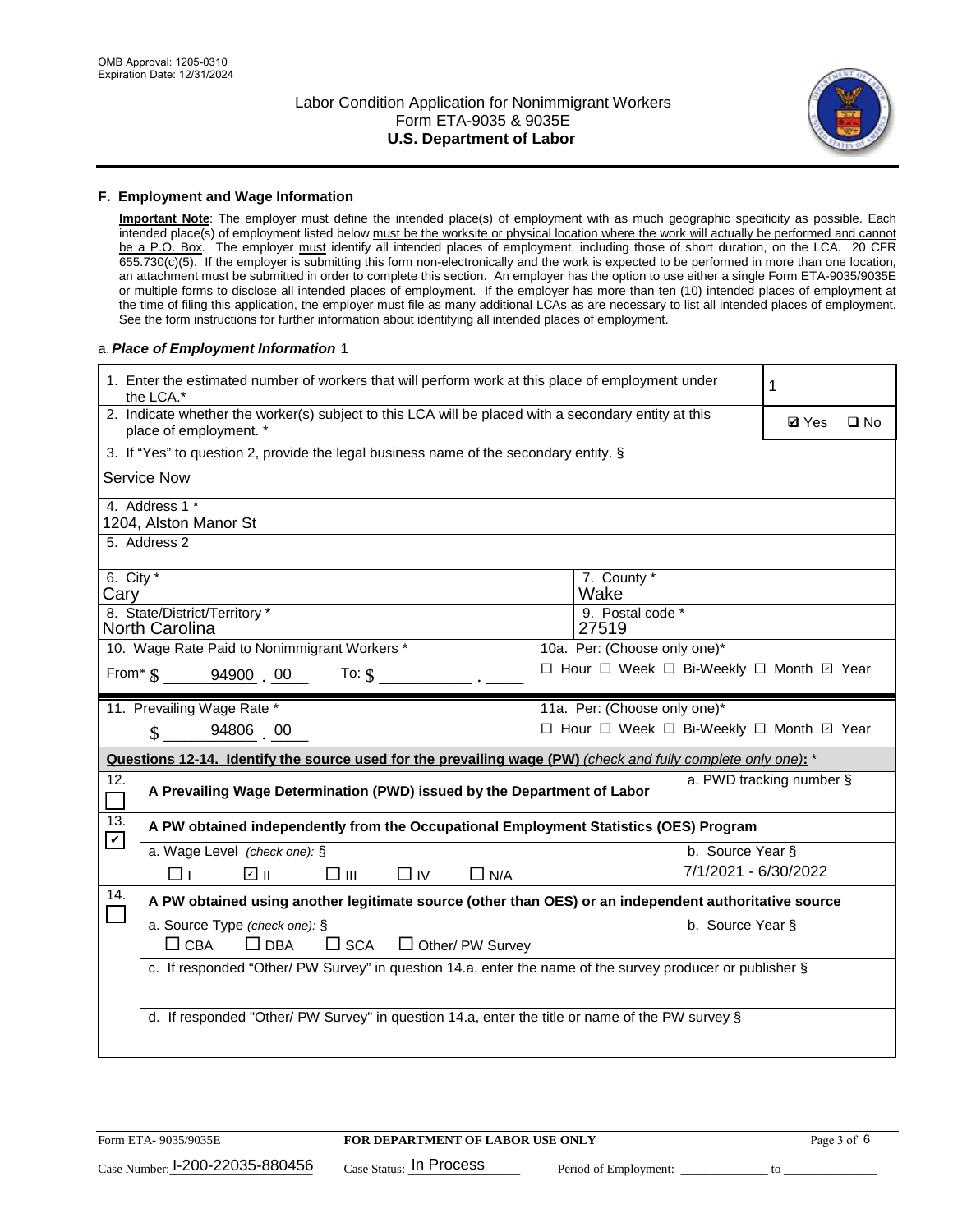

### **G. Employer Labor Condition Statements**

! *Important Note:* In order for your application to be processed, you MUST read Section G of the Form ETA-9035CP - General Instructions for the 9035 & 9035E under the heading "Employer Labor Condition Statements" and agree to all four (4) labor condition statements summarized below:

- (1) **Wages:** The employer shall pay nonimmigrant workers at least the prevailing wage or the employer's actual wage, whichever is higher, and pay for non-productive time. The employer shall offer nonimmigrant workers benefits and eligibility for benefits provided as compensation for services on the same basis as the employer offers to U.S. workers. The employer shall not make deductions to recoup a business expense(s) of the employer including attorney fees and other costs connected to the performance of H-1B, H-1B1, or E-3 program functions which are required to be performed by the employer. This includes expenses related to the preparation and filing of this LCA and related visa petition information. 20 CFR 655.731;
- (2) **Working Conditions:** The employer shall provide working conditions for nonimmigrants which will not adversely affect the working conditions of workers similarly employed. The employer's obligation regarding working conditions shall extend for the duration of the validity period of the certified LCA or the period during which the worker(s) working pursuant to this LCA is employed by the employer, whichever is longer. 20 CFR 655.732;
- (3) **Strike, Lockout, or Work Stoppage:** At the time of filing this LCA, the employer is not involved in a strike, lockout, or work stoppage in the course of a labor dispute in the occupational classification in the area(s) of intended employment. The employer will notify the Department of Labor within 3 days of the occurrence of a strike or lockout in the occupation, and in that event the LCA will not be used to support a petition filing with the U.S. Citizenship and Immigration Services (USCIS) until the DOL Employment and Training Administration (ETA) determines that the strike or lockout has ended. 20 CFR 655.733; and
- (4) **Notice:** Notice of the LCA filing was provided no more than 30 days before the filing of this LCA or will be provided on the day this LCA is filed to the bargaining representative in the occupation and area of intended employment, or if there is no bargaining representative, to workers in the occupation at the place(s) of employment either by electronic or physical posting. This notice was or will be posted for a total period of 10 days, except that if employees are provided individual direct notice by e-mail, notification need only be given once. A copy of the notice documentation will be maintained in the employer's public access file. A copy of this LCA will be provided to each nonimmigrant worker employed pursuant to the LCA. The employer shall, no later than the date the worker(s) report to work at the place(s) of employment, provide a signed copy of the certified LCA to the worker(s) working pursuant to this LCA. 20 CFR 655.734.

1. **I have read and agree to** Labor Condition Statements 1, 2, 3, and 4 above and as fully explained in Section G of the Form ETA-9035CP – General Instructions for the 9035 & 9035E and the Department's regulations at 20 CFR 655 Subpart H. \*

**Ø**Yes ロNo

### **H. Additional Employer Labor Condition Statements –H-1B Employers ONLY**

!**Important Note***:* In order for your H-1B application to be processed, you MUST read Section H – Subsection 1 of the Form ETA 9035CP – General Instructions for the 9035 & 9035E under the heading "Additional Employer Labor Condition Statements" and answer the questions below.

#### *a. Subsection 1*

| 1. At the time of filing this LCA, is the employer H-1B dependent? §                                                                                                                                                                                          | ⊡ Yes | □ No |           |              |
|---------------------------------------------------------------------------------------------------------------------------------------------------------------------------------------------------------------------------------------------------------------|-------|------|-----------|--------------|
| 2. At the time of filing this LCA, is the employer a willful violator? $\S$                                                                                                                                                                                   |       |      | ⊡ No      |              |
| 3. If "Yes" is marked in questions H.1 and/or H.2, you must answer "Yes" or "No" regarding<br>whether the employer will use this application ONLY to support H-1B petitions or extensions of<br>status for exempt H-1B nonimmigrant workers? §                |       |      | $\Box$ No |              |
| 4. If "Yes" is marked in question H.3, identify the statutory basis for the<br>□ \$60,000 or higher annual wage<br>exemption of the H-1B nonimmigrant workers associated with this<br>□ Master's Degree or higher in related specialty<br>$\Box$ Both<br>LCA. |       |      |           |              |
| H-1B Dependent or Willful Violator Employers -Master's Degree or Higher Exemptions ONLY                                                                                                                                                                       |       |      |           |              |
| 5. Indicate whether a completed Appendix A is attached to this LCA covering any H-1B<br>nonimmigrant worker for whom the statutory exemption will be based <b>ONLY</b> on attainment of a<br>Master's Degree or higher in related specialty. §                |       |      | ⊟ No      | <b>D</b> N/A |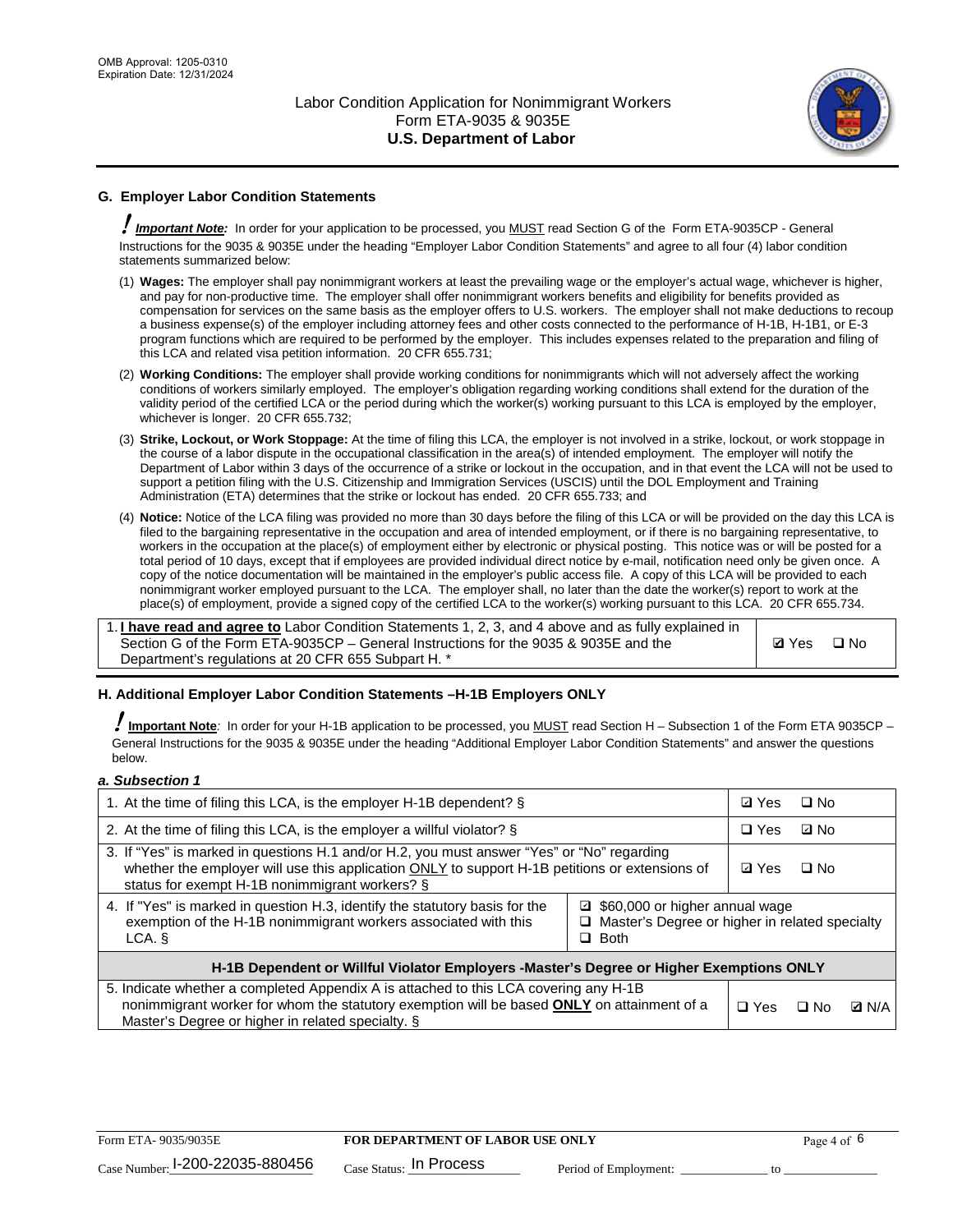

**If you marked "Yes" to questions H.a.1 (H-1B dependent) and/or H.a.2 (H-1B willful violator) and "No" to question H.a.3 (exempt H-1B nonimmigrant workers), you MUST read Section H – Subsection 2 of the Form ETA 9035CP – General Instructions for the 9035 & 9035E under the heading "Additional Employer Labor Condition Statements" and indicate your agreement to all three (3) additional statements summarized below.**

#### *b. Subsection 2*

- A. **Displacement:** An H-1B dependent or willful violator employer is prohibited from displacing a U.S. worker in its own workforce within the period beginning 90 days before and ending 90 days after the date of filing of the visa petition. 20 CFR 655.738(c);
- B. **Secondary Displacement:** An H-1B dependent or willful violator employer is prohibited from placing an H-1B nonimmigrant worker(s) with another/secondary employer where there are indicia of an employment relationship between the nonimmigrant worker(s) and that other/secondary employer (thus possibly affecting the jobs of U.S. workers employed by that other employer), unless and until the employer subject to this LCA makes the inquiries and/or receives the information set forth in 20 CFR 655.738(d)(5) concerning that other/secondary employer's displacement of similarly employed U.S. workers in its workforce within the period beginning 90 days before and ending 90 days after the date of such placement. 20 CFR 655.738(d). Even if the required inquiry of the secondary employer is made, the H-1B dependent or willful violator employer will be subject to a finding of a violation of the secondary displacement prohibition if the secondary employer, in fact, displaces any U.S. worker(s) during the applicable time period; and
- C. **Recruitment and Hiring:** Prior to filing this LCA or any petition or request for extension of status for nonimmigrant worker(s) supported by this LCA, the H-1B dependent or willful violator employer must take good faith steps to recruit U.S. workers for the job(s) using procedures that meet industry-wide standards and offer compensation that is at least as great as the required wage to be paid to the nonimmigrant worker(s) pursuant to 20 CFR 655.731(a). The employer must offer the job(s) to any U.S. worker who applies and is equally or better qualified for the job than the nonimmigrant worker. 20 CFR 655.739.

| 6. I have read and agree to Additional Employer Labor Condition Statements A, B, and C above and |       |           |
|--------------------------------------------------------------------------------------------------|-------|-----------|
| as fully explained in Section H – Subsections 1 and 2 of the Form ETA 9035CP – General           | □ Yes | $\Box$ No |
| Instructions for the 9035 & 9035E and the Department's regulations at 20 CFR 655 Subpart H. §    |       |           |

### **I. Public Disclosure Information**

! **Important Note***:* You must select one or both of the options listed in this Section.

|  | 1. Public disclosure information in the United States will be kept at: * |  |  |  |
|--|--------------------------------------------------------------------------|--|--|--|
|  |                                                                          |  |  |  |

**sqrt** Employer's principal place of business □ Place of employment

### **J. Notice of Obligations**

A. Upon receipt of the certified LCA, the employer must take the following actions:

- o Print and sign a hard copy of the LCA if filing electronically (20 CFR 655.730(c)(3));<br>
Maintain the original signed and certified LCA in the employer's files (20 CFR 655.7
- Maintain the original signed and certified LCA in the employer's files (20 CFR 655.705(c)(2); 20 CFR 655.730(c)(3); and 20 CFR 655.760); and
- o Make a copy of the LCA, as well as necessary supporting documentation required by the Department of Labor regulations, available for public examination in a public access file at the employer's principal place of business in the U.S. or at the place of employment within one working day after the date on which the LCA is filed with the Department of Labor (20 CFR 655.705(c)(2) and 20 CFR 655.760).
- B. The employer must develop sufficient documentation to meet its burden of proof with respect to the validity of the statements made in its LCA and the accuracy of information provided, in the event that such statement or information is challenged (20 CFR 655.705(c)(5) and 20 CFR 655.700(d)(4)(iv)).
- C. The employer must make this LCA, supporting documentation, and other records available to officials of the Department of Labor upon request during any investigation under the Immigration and Nationality Act (20 CFR 655.760 and 20 CFR Subpart I).

*I declare under penalty of perjury that I have read and reviewed this application and that to the best of my knowledge, the*  information contained therein is true and accurate. I understand that to knowingly furnish materially false information in the *preparation of this form and any supplement thereto or to aid, abet, or counsel another to do so is a federal offense punishable by fines, imprisonment, or both (18 U.S.C. 2, 1001,1546,1621).*

| 1. Last (family) name of hiring or designated official *<br>Vidyadharan | 2. First (given) name of hiring or designated official * 3. Middle initial §<br>Sanjay |                  |  |
|-------------------------------------------------------------------------|----------------------------------------------------------------------------------------|------------------|--|
| 4. Hiring or designated official title *<br>Chief Legal Officer         |                                                                                        |                  |  |
| 5. Signature *                                                          |                                                                                        | 6. Date signed * |  |

| Form ETA-9035/9035E                         | <b>FOR DEPARTMENT OF LABOR USE ONLY</b> |                       |  |
|---------------------------------------------|-----------------------------------------|-----------------------|--|
| $_{\text{Case Number:}}$ I-200-22035-880456 | $_{\text{Case Status:}}$ In Process     | Period of Employment: |  |